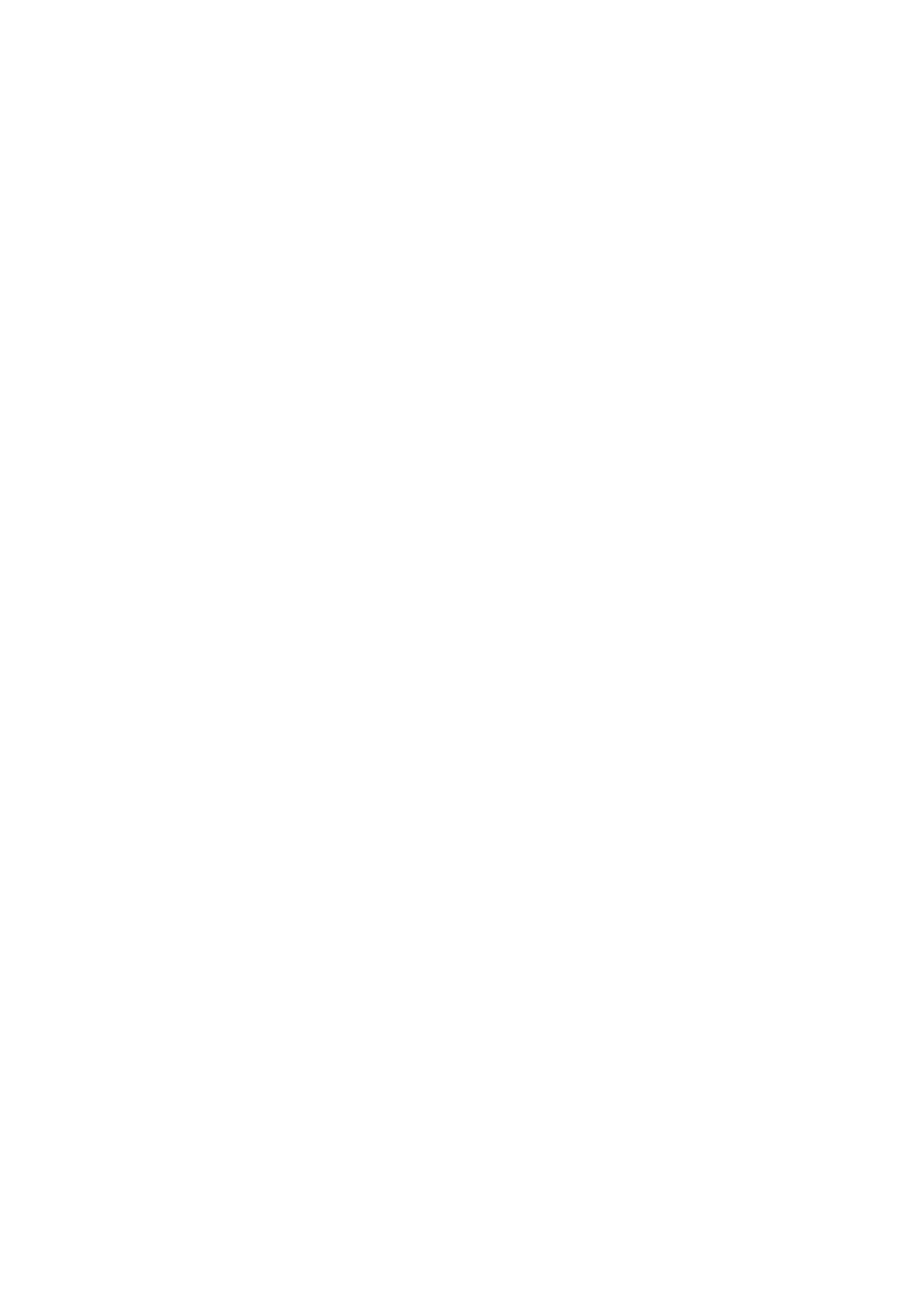## **Table of Contents**

| Invited Talk - Semantics preservation issues in the design and optimization of SW architectures for<br>automotive systems                                                                      |
|------------------------------------------------------------------------------------------------------------------------------------------------------------------------------------------------|
|                                                                                                                                                                                                |
| SOPHIA: a Modeling Language for Model-Based Safety Engineering                                                                                                                                 |
| Daniela Cancila, François Terrier (CEA LIST), Fabien Belmonte (ALSTOM), Hubert Dubois, Huascar                                                                                                 |
| PaNeCS: A Modeling Language for Passivity-based Design of Networked Control Systems                                                                                                            |
| Emeka Eyisi, Joseph Porter, Joe Hall, Nicholas Kottenstette, Xenofon Koutsoukos and Janos                                                                                                      |
| Formal Design Models for Distributed Embedded Control Systems                                                                                                                                  |
| Christo Angelov, Krzysztof Sierszecki and Yu Guo (University of Southern Denmark, Denmark)  43                                                                                                 |
| <b>Improving Timing Analysis for Matlab Simulink/Stateflow</b>                                                                                                                                 |
| Lili Tan, Björn Wachter, Philipp Lucas and Reinhard Wilhelm (Universität des Saarlandes, Germany)                                                                                              |
| Prototyping of Distributed Embedded Systems Using AADL                                                                                                                                         |
|                                                                                                                                                                                                |
| Towards Intelligent Tool-Support for AADL Based Modeling of Embedded Systems                                                                                                                   |
| Dries Langsweirdt, Yves Vandewoude and Yolande Berbers (K.U.Leuven, Belgium)  81                                                                                                               |
| <b>Model-Based Codesign of Critical Embedded Systems</b>                                                                                                                                       |
| Marco Bozzano, Alessandro Cimatti (Fondazione Bruno Kessler, Italy), Joost-Pieter Katoen, Viet Yen<br>Nguyen, Thomas Noll (RWTH Aachen University, Germany) and Marco Roveri (Fondazione Bruno |
| Design Complexity Management in Embedded System Design                                                                                                                                         |
| Johan Ersfolk, Johan Lilius (Åbo Akademi University, Finland), Jari Muurinen, Ari Salomäki (Nokia<br>Devices, Finland), Niklas Fors and Johnny Nylund (Åbo Akademi University, Finland) 93     |
| Using Higher-order Transformations to Derive Variability Mechanism for Embedded Systems                                                                                                        |
| Goetz Botterweck (Lero, Ireland), Andreas Polzer and Stefan Kowalewski (RWTH Aachen                                                                                                            |
| Model-Based Extension of AUTOSAR for Architectural Online Reconfiguration                                                                                                                      |
| Basil Becker, Holger Giese, Stefan Neumann, Martin Schenck and Arian Treffer (University of                                                                                                    |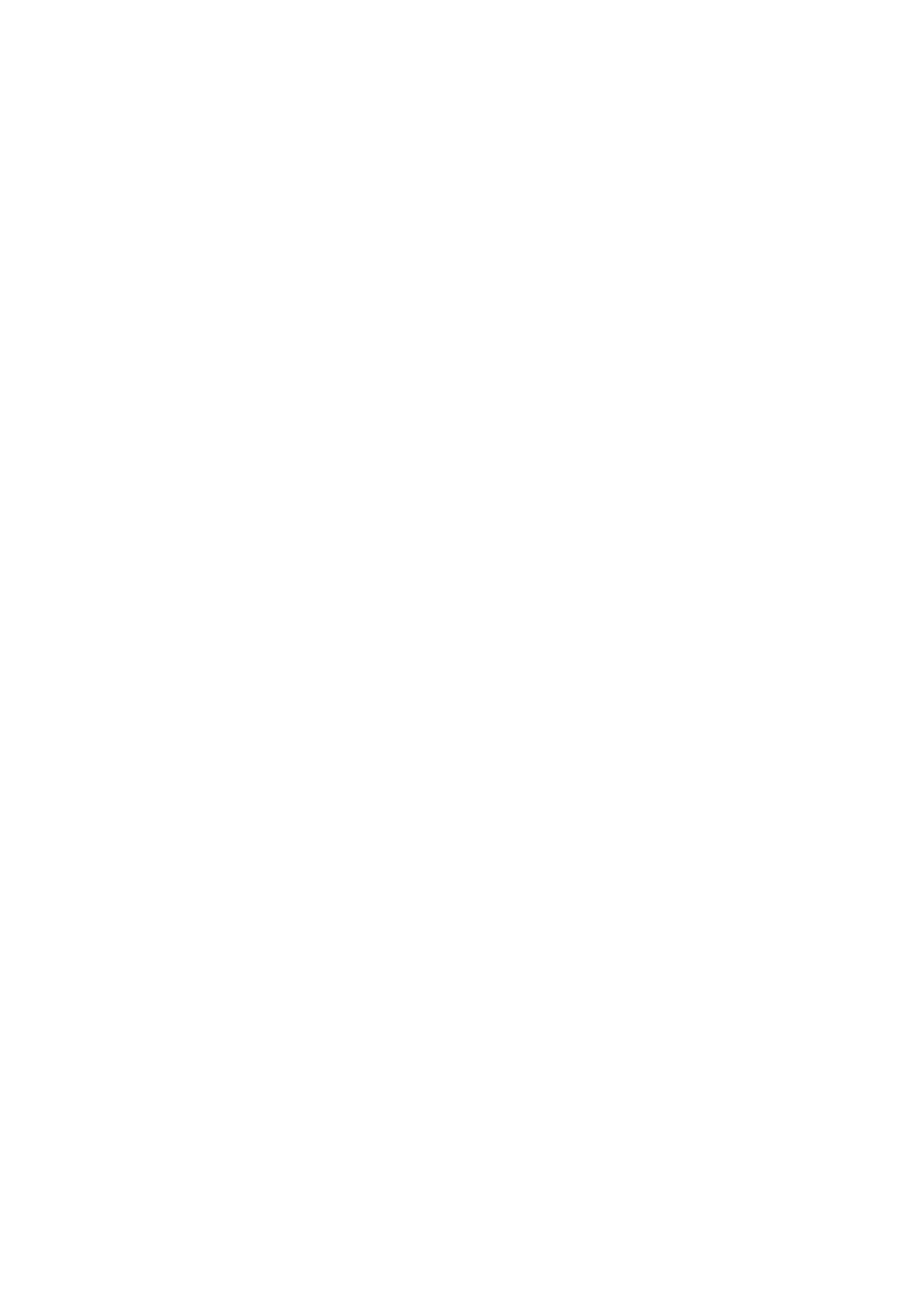#### **Foreword**

The development of embedded systems with real-time and other critical constraints raises distinctive problems. In particular, development teams have to make very specific architectural choices and handle key non-functional constraints related to, for example, realtime deadlines and to platform parameters like energy consumption or memory footprint. In this context, the last few years have seen an increased interest in using model-based engineering (MBE) techniques. MBE techniques are interesting and promising for the following reasons: They allow to capture dedicated architectural and non-functional information in precise (and even formal) domain-specific models, and they support a layered construction of systems, in which the (platform independent) functional aspects are kept separate from architectural and non-functional (platform specific) aspects, where the final system is obtained by combining these aspects later using model transformations.

The objective of this workshop is to bring together researchers and practitioners interested in model-based software engineering for real-time embedded systems. We are seeking contributions relating to this subject at different levels, from modeling languages and semantics to concrete application experiments, from model analysis techniques to modelbased implementation and deployment. Given the criticality of the application domain, we particularly focus on model-based approaches yielding efficient and provably correct designs. Concerning models and languages, we welcome contributions presenting novel modeling approaches as well as contributions evaluating existing ones. The workshop targets in particular:

- Architecture description languages (ADLs). Architecture models are crucial elements in system and software development, as they capture the earliest decisions which have a huge impact on the realization of the (non-functional) requirements, the remaining development of the system or software, and its deployment. We are particularly interested in examining:
	- o Position of ADLs in an MDE approach;
	- o Relations between architecture models and other types of models used during requirement engineering (e.g., SysML, EAST-ADL, AADL), design (e.g., UML), etc.;
	- o Techniques for deriving architecture models from requirements, and deriving high-level design models from architecture models;
	- o Verification and early validation using architecture models.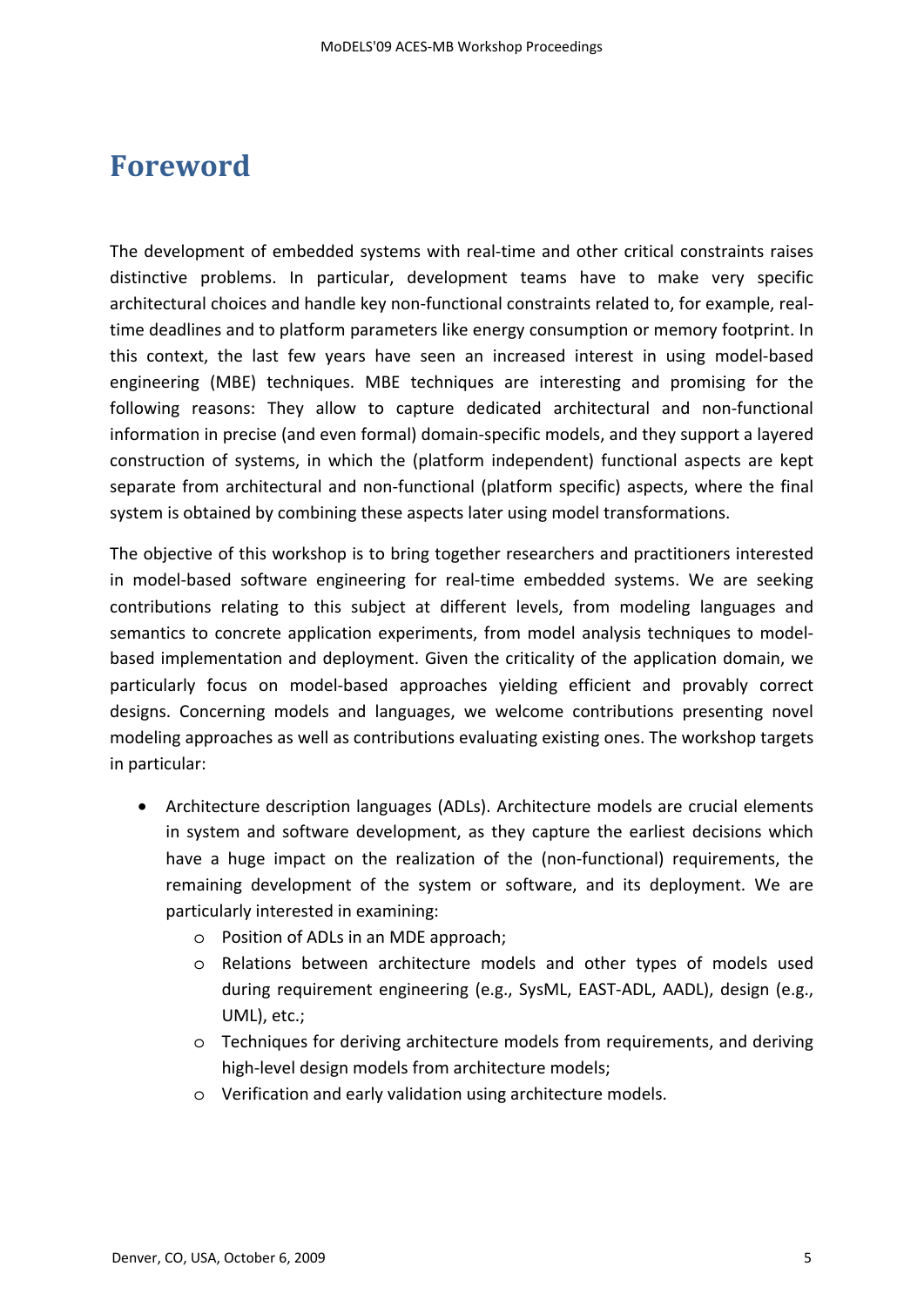- Domain specific design and implementation languages. To achieve the high confidence levels required for critical embedded systems through analytical methods, in practice languages with particularly well-behaved semantics are often used, such as synchronous languages and models (Lustre/SCADE, Signal/Polychrony, Esterel), super-synchronous models (TTA, Giotto), scheduling-friendly models (HRT-UML, Ada Ravenscar), or the like. We are interested in examining the model-oriented counterparts of such languages, together with the related analysis and development methods.
- Languages for capturing non-functional constraints (MARTE, AADL, OMEGA, etc.)
- Component languages and system description languages (SysML, MARTE, EAST-ADL, AADL, BIP, FRACTAL, Ptolemy, etc.).

We accepted 10 papers for the workshop from 8 different countries: 7 full papers and 3 short papers. We hope that the contributions for the workshop and the discussions during the workshop will help to contribute and provide interesting new insights in Model Based Architecting and Construction of Embedded Systems.

The ACES<sup>MB</sup> 2009 organizing committee,

Stefan Van Baelen, Thomas Weigert, Ileana Ober, Huascar Espinoza.

The ACES<sup>MB</sup> 2009 steering committee,

Mamoun Filali, Sébastien Gérard, Susanne Graf, Iulian Ober.

September 2009.